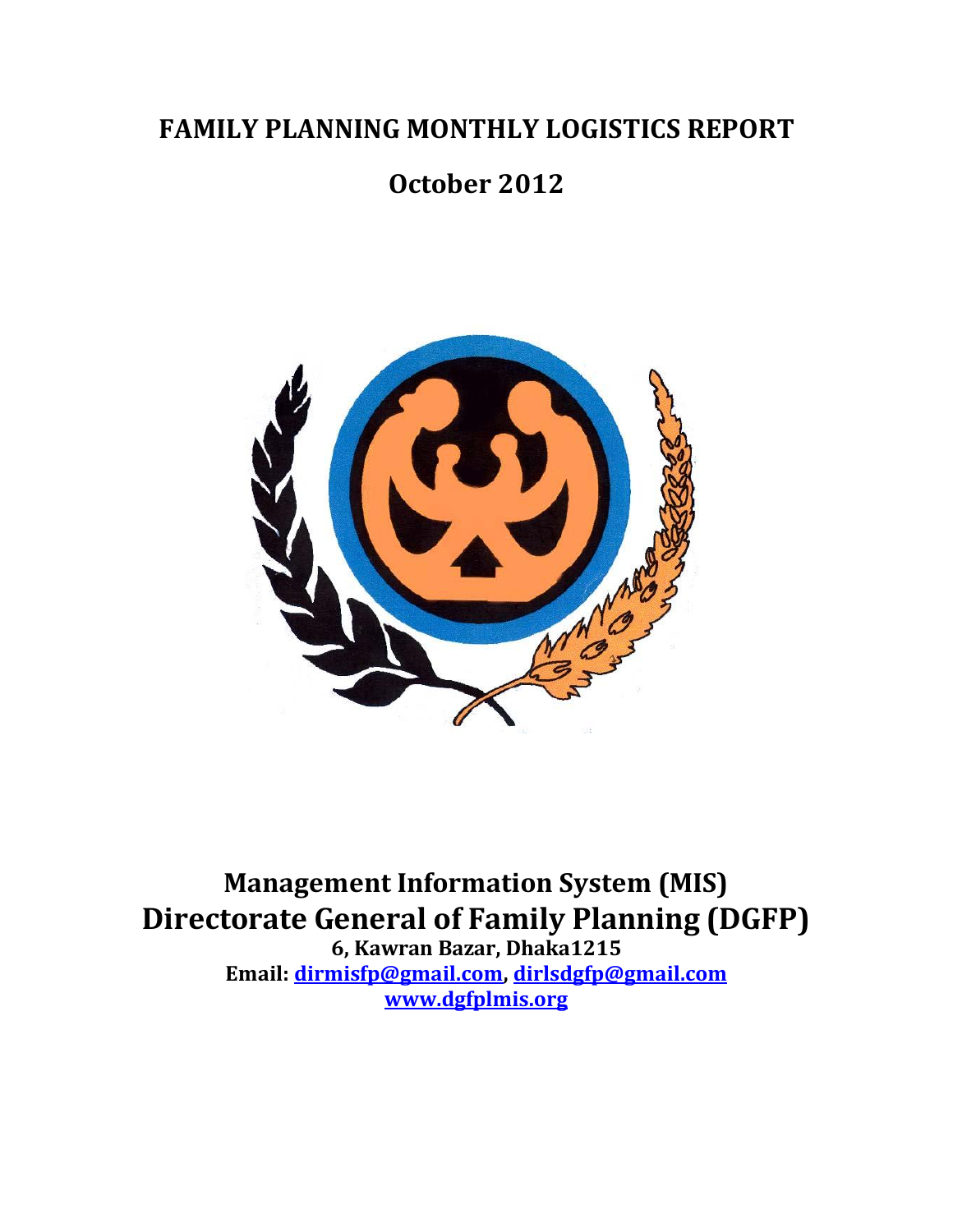# **1. DGFP Stock Status Report**



# **DGFP STOCK STATUS REPORT (2011-13): Notes**

*Updated 20 November 2012*

**CONDOM** – Current national stock 252.6 m and this stock can be used up to August 2014. FY 2011-2012 GoB 150m out of which 90 m received as of 31 October 2012; 60 m yet to receive.

**PILL** – Current national stock of pill is 148.5 m cycles which will go up to February 2014.FY 2011-12 pool fund 150m out of which 90.9 m received as of 31 October 2012; 59.1 m yet to receive.2012-13 Pool fund 150m: Bid opened on 14 November 2012.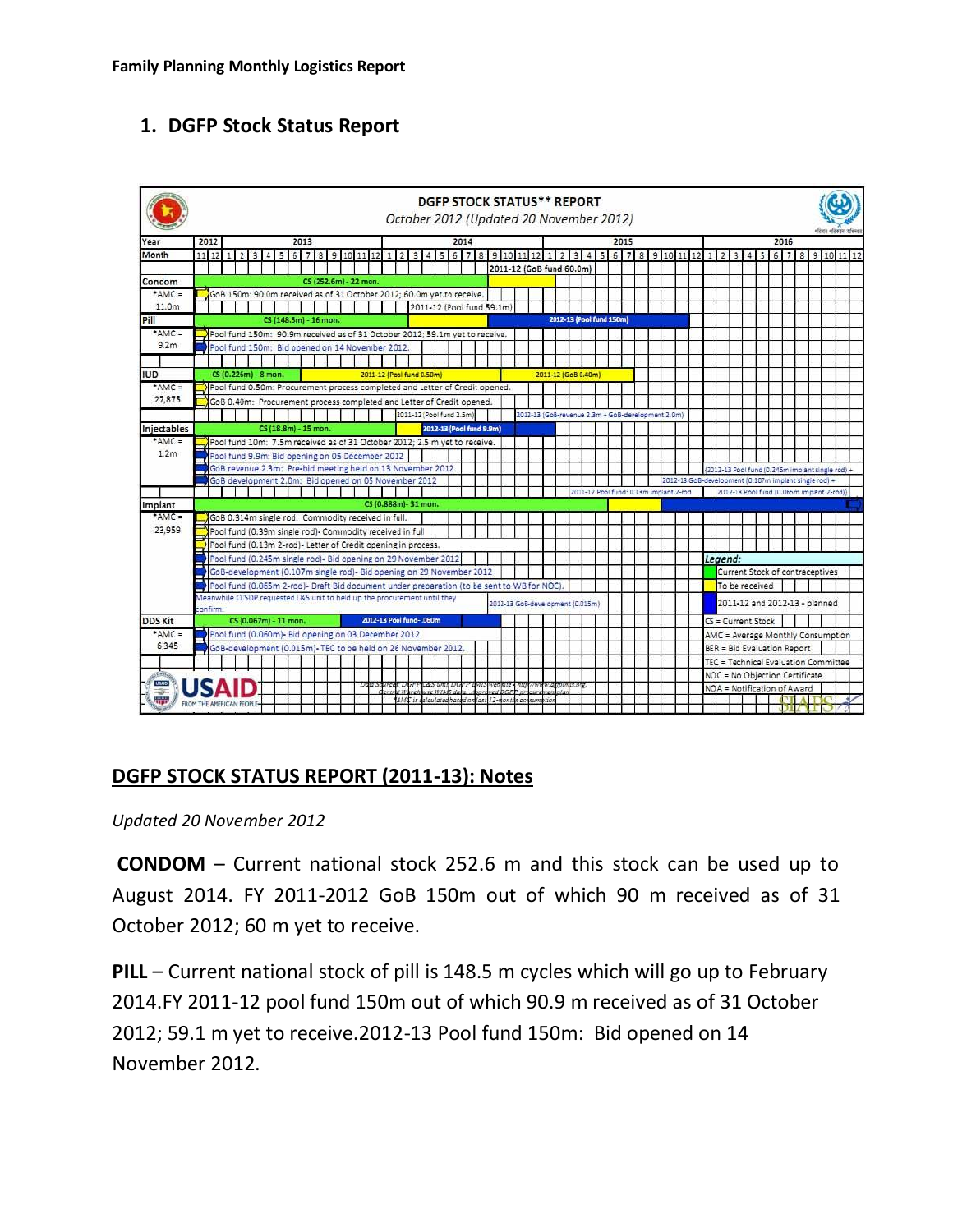**IUD** – Current national stock is 0.226 m pcs and this stock can be used up to June 2013. 2011-12 (Pool fund 0.50m - Procurement process completed and Letter of Credit opened + GoB revenue fund 0.40m - Procurement process completed and Letter of Credit opened).

**INJECTABLES** – Current stock of 18.8m will be used by January 2014. 2011-12 Pool fund 10m – 7.5m received as of 31 October 2012; 2.5 m yet to receive. 2011-12 GoB (Development) - 2.0m: Commodity received in full. 2012-13 Pool fund 9.9m: Bid opening on 05 December 2012. 2012-13 GoB revenue 2.3m: Pre-bid meeting held on 13 November 2012. 2012-13 GoB development 2.0m: Bid opened on 05 November 2012.

**IMPLANT** – Current stock is 0.888 m and this can be used up to May 2015. 2011- 12 Pool fund (0.39m single rod): Commodity received in full. 2011-12 Pool fund (0.13m 2- rod) - Letter of Credit opening in process. 2011-12 GoB revenue fund: 0.314m single rod – Commodity received in full. 2012-13 Pool fund (0.245m single rod) - Bid opening on 29 November 2012. 2012-13 GoB-development (0.107m single rod) - Bid opening on 29 November 2012. 2012-13 Pool fund (0.065m 2 rod) - Draft bid document under preparation (to be sent to WB for NOC). Meanwhile CCSDP requested L&S unit to held up the procurement until they confirm.

**DDS KITs** – Current national stock is 0.067 m which can be used up to September 2013.2011-12 GoB revenue (14,845 Kits): commodity received in full and 2011-12 Pool fund 60,000 pcs: commodity received in full. 2012-13 Pool fund (0.060m) - Bid opening on 03 December 2012. 2012-13 GoB-developments (0.015m): TEC to be held on 26 November 2012.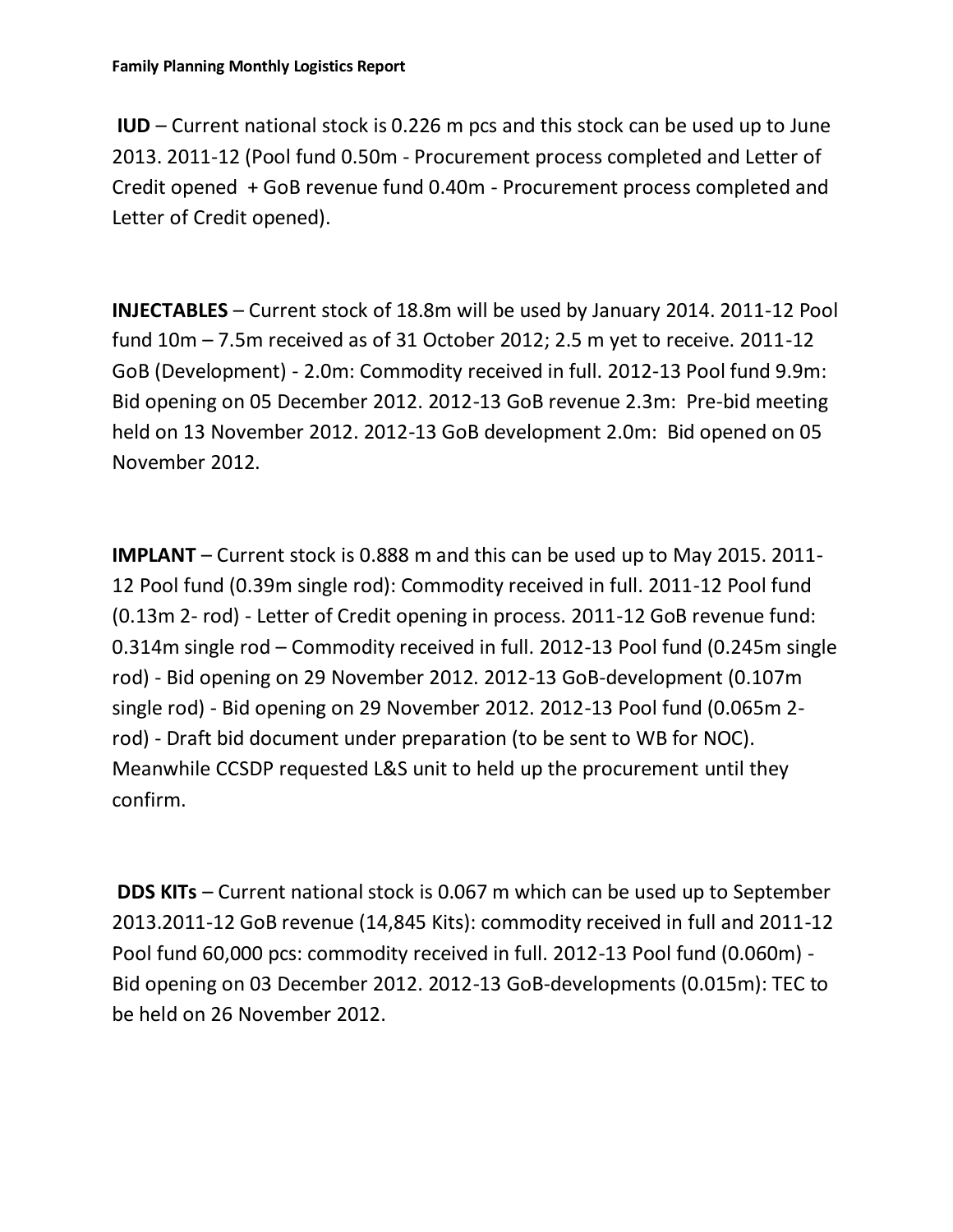# **2. National receipts quantity by product by Month**

| Month: October, 2012 |                      |                 |                                   |  |  |  |  |  |  |  |
|----------------------|----------------------|-----------------|-----------------------------------|--|--|--|--|--|--|--|
| <b>Item</b>          | <b>Received date</b> | <b>Quantity</b> | <b>Remarks</b>                    |  |  |  |  |  |  |  |
| Condom               | 10/03/2012           | 1,674,000       |                                   |  |  |  |  |  |  |  |
| Condom               | 10/03/2012           | 1,652,000       |                                   |  |  |  |  |  |  |  |
| Condom               | 10/31/2012           | 1,678,000       | <b>Received at Bogra RWH</b>      |  |  |  |  |  |  |  |
| Condom               | 10/31/2012           | 1,674,000       |                                   |  |  |  |  |  |  |  |
| Condom               | 10/31/2012           | 1,648,000       |                                   |  |  |  |  |  |  |  |
| Condom               | 10/10/2012           | 1,678,000       |                                   |  |  |  |  |  |  |  |
| Condom               | 10/10/2012           | 1,674,000       |                                   |  |  |  |  |  |  |  |
| Condom               | 10/10/2012           | 1,674,000       |                                   |  |  |  |  |  |  |  |
| Condom               | 10/15/2012           | 1,674,000       | <b>Received at Chittagong RWH</b> |  |  |  |  |  |  |  |
| Condom               | 10/17/2012           | 1,650,000       |                                   |  |  |  |  |  |  |  |
| Condom               | 10/17/2012           | 1,650,000       |                                   |  |  |  |  |  |  |  |
|                      |                      |                 |                                   |  |  |  |  |  |  |  |
| Condom               | 10/22/2012           | 1,674,000       |                                   |  |  |  |  |  |  |  |
| Condom               | 10/22/2012           | 1,674,000       | <b>Received at Khulna RWH</b>     |  |  |  |  |  |  |  |
| Condom               | 10/30/2012           | 1,652,000       |                                   |  |  |  |  |  |  |  |
|                      | <b>Total Condoms</b> | 23,326,000      | 23.326m                           |  |  |  |  |  |  |  |

# Contracptive Received Report

| <b>Item</b>       | <b>Received date</b>    | <b>Quantity</b> | <b>Remarks</b>                   |
|-------------------|-------------------------|-----------------|----------------------------------|
| <b>Oral Pills</b> | 10/09/2012              | 3991680         |                                  |
| <b>Oral Pills</b> | 10/15/2012              | 1330560         | <b>Receivd at Chittagong RWH</b> |
| <b>Oral Pills</b> | 10/15/2012              | 2661120         |                                  |
| <b>Oral Pills</b> | 10/15/2012              | 2661120         |                                  |
| <b>Oral Pills</b> | 10/19/2012              | 7983360         |                                  |
|                   | <b>Total Oral Pills</b> | 18627840        | 18.62784m                        |

| Item        | <b>Received date   Quantity</b> |           | <b>Remarks</b>              |  |  |  |  |
|-------------|---------------------------------|-----------|-----------------------------|--|--|--|--|
| Injectables | 10/11/2012                      | 5,000,000 | Received at CWH (Pool fund) |  |  |  |  |
|             | <b>Total Injectables</b>        | 5,000,000 | 5m                          |  |  |  |  |

| Item    | <b>Received date</b> | <b>Quantity</b> | <b>Remarks</b>               |
|---------|----------------------|-----------------|------------------------------|
| Implant | 10/04/2012           | 84,420          | <b>Received at CWH (GOB)</b> |
| Implant | 10/18/2012           | 114580          |                              |
|         | <b>Total Implant</b> | 199,000         | 0.199 <sub>m</sub>           |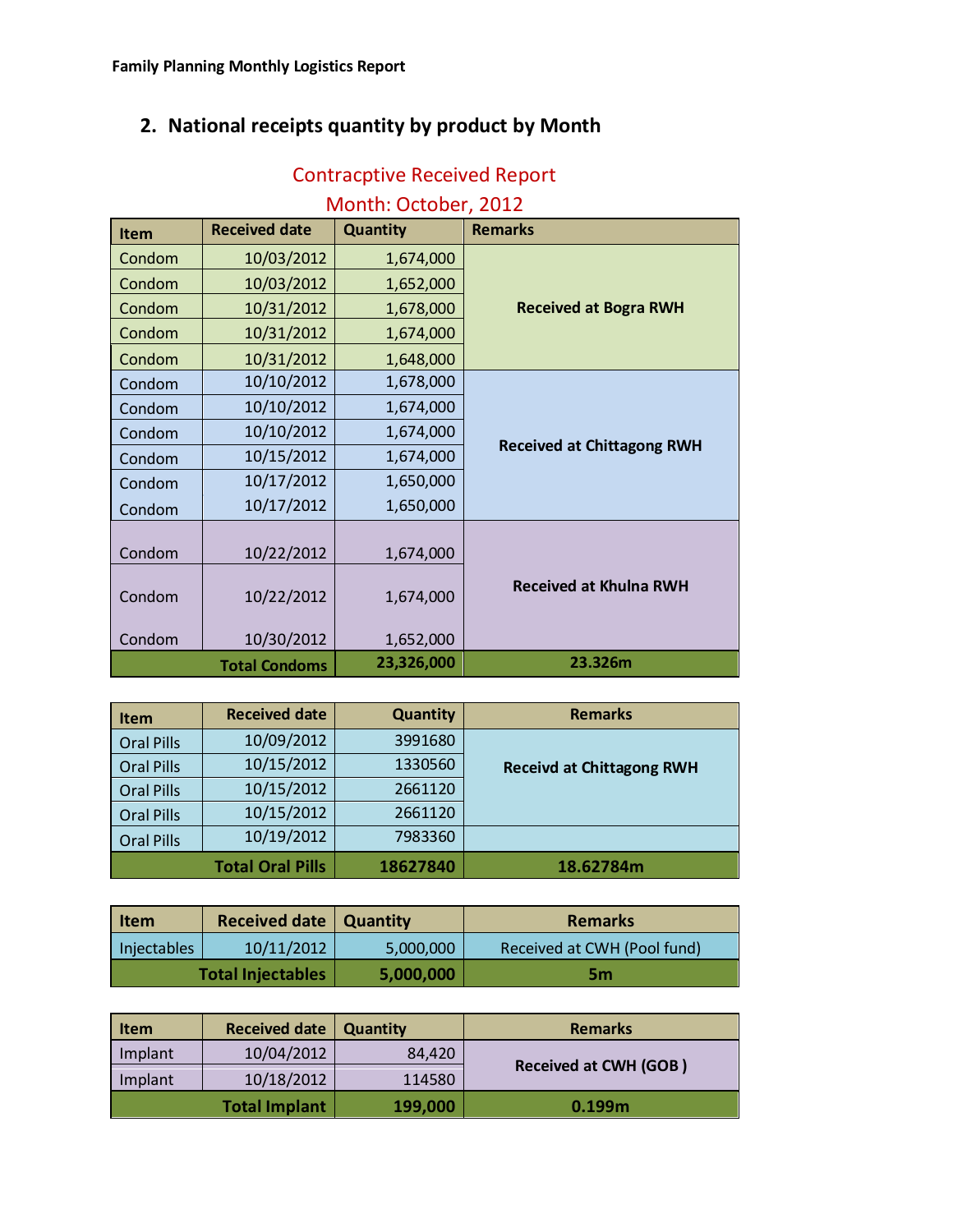# **3. Contraceptive Summary Report by month**



| <b>SL</b> | Name of<br>Products | Reported<br>Consumption | Adiusted<br>Consumption | <b>Reported Closing</b><br>Balance | <b>Adjusted Closing</b><br><b>Balance</b> | <b>Average Monthly</b><br>Consumption | <b>MOS</b> |
|-----------|---------------------|-------------------------|-------------------------|------------------------------------|-------------------------------------------|---------------------------------------|------------|
|           | Condom              | 11.492.572              | 11.492.572              | 251.219.011                        | 251.219.011                               | 11.267.551                            | 22.3       |
| 2         | Shukhi              | 8.971.760               | 8.971.760               | 146.907.052                        | 146.907.052                               | 9.042.566                             | 16.2       |
| 3.        | <b>IUD</b>          | 17,464                  | 17.464                  | 225.360                            | 225,360                                   | 21.756                                | 10.4       |
| 4         | Injectables         | 1,161,061               | 1,161,061               | 18.806.483                         | 18,806,483                                | 1,135,206                             | 16.6       |
| 5.        | Implant             | 17.276                  | 17.276                  | 907.651                            | 907.651                                   | 19.235                                | 47.2       |
| 6         | <b>DDSKits</b>      | 5,858                   | 5.858                   | 69.222                             | 69.222                                    | 5,937                                 | 11.7       |
|           |                     |                         |                         |                                    |                                           | Show All                              |            |

#### **Contraceptive Summary Report of October 2012**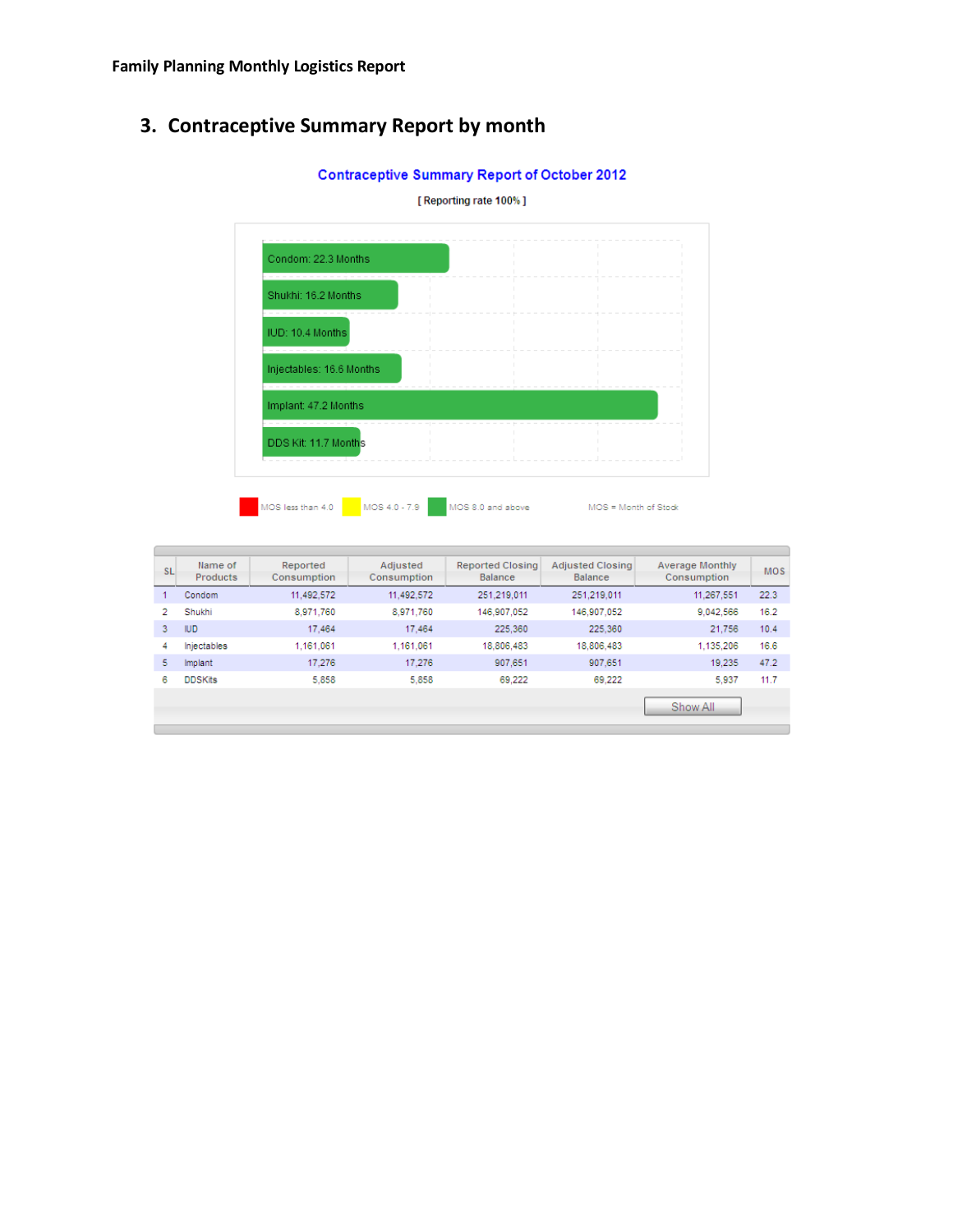# **4. Report of Stock Status at Different Levels**



Report of Stock Status at Different Levels on October 2012

| Products       | 100%<br>Adjusted<br>Consump.<br>of Cur.<br>Month | Avrg.<br>Consump.<br>of Last 6<br><b>Months</b> | <b>CWH Level</b> | <b>MOS</b> | <b>RWH Level</b> | <b>MOS</b>     | Upazila<br>Level | <b>MOS</b> | <b>Field Level</b> | <b>MOS</b> |
|----------------|--------------------------------------------------|-------------------------------------------------|------------------|------------|------------------|----------------|------------------|------------|--------------------|------------|
| Condom         | 11,492,572                                       | 11,267,551                                      | 22.066.600       | 2          | 139.287.920      | 12.4           | 66,770,523       | 5.9        | 23.093.968         | 2          |
| Shukhi         | 8,971,760                                        | 9.042.566                                       | 979.200          | 0.1        | 82.041.342       | 9.1            | 43.027.278       | 4.8        | 20,859,232         | 2.3        |
| <b>IUD</b>     | 17.464                                           | 21.756                                          | 34,600           | 1.6        | 42.613           | $\overline{2}$ | 61.194           | 2.8        | 86.953             | 4          |
| Injectables    | 1,161,061                                        | 1,135,206                                       | 12.288,900       | 10.8       | 2.047.300        | 1.8            | 2.204.534        | 1.9        | 2.265.749          | 2          |
| Implant        | 17.276                                           | 19.235                                          | 777.576          | 40.4       | 43.686           | 2.3            | 27,888           | 1.4        | 58.501             | 3          |
| <b>DDSKits</b> | 5.858                                            | 5.937                                           | 19.823           | 3.3        | 33.158           | 5.6            | 16.575           | 2.8        |                    |            |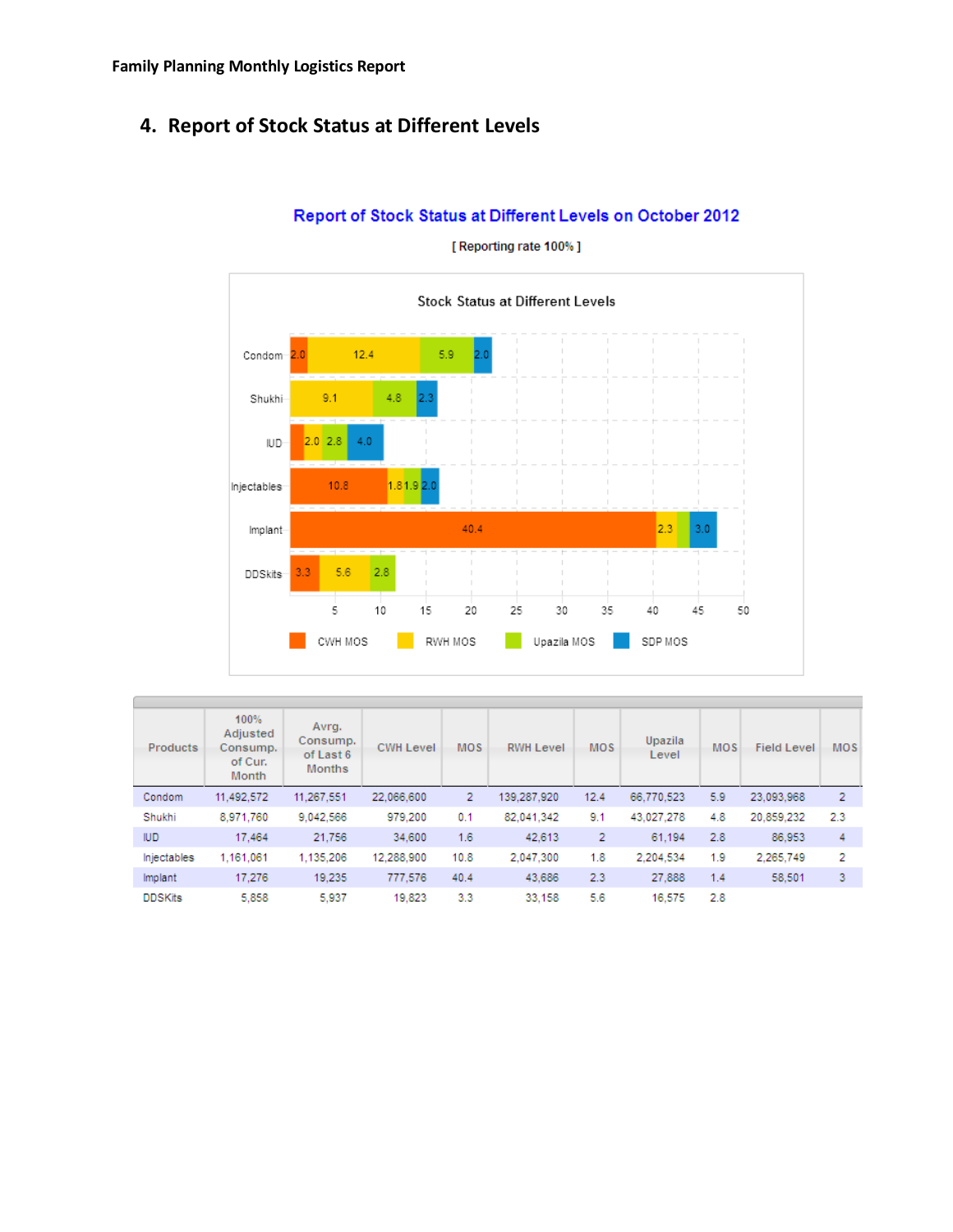**5. Stock Status by product at Upazila Store and Field:**

## **a. Condom:**

Stock Status at Upazila Store and Field on October 2012





**b. Oral Pill:**





[ Reporting rate 100%]

![](_page_6_Figure_10.jpeg)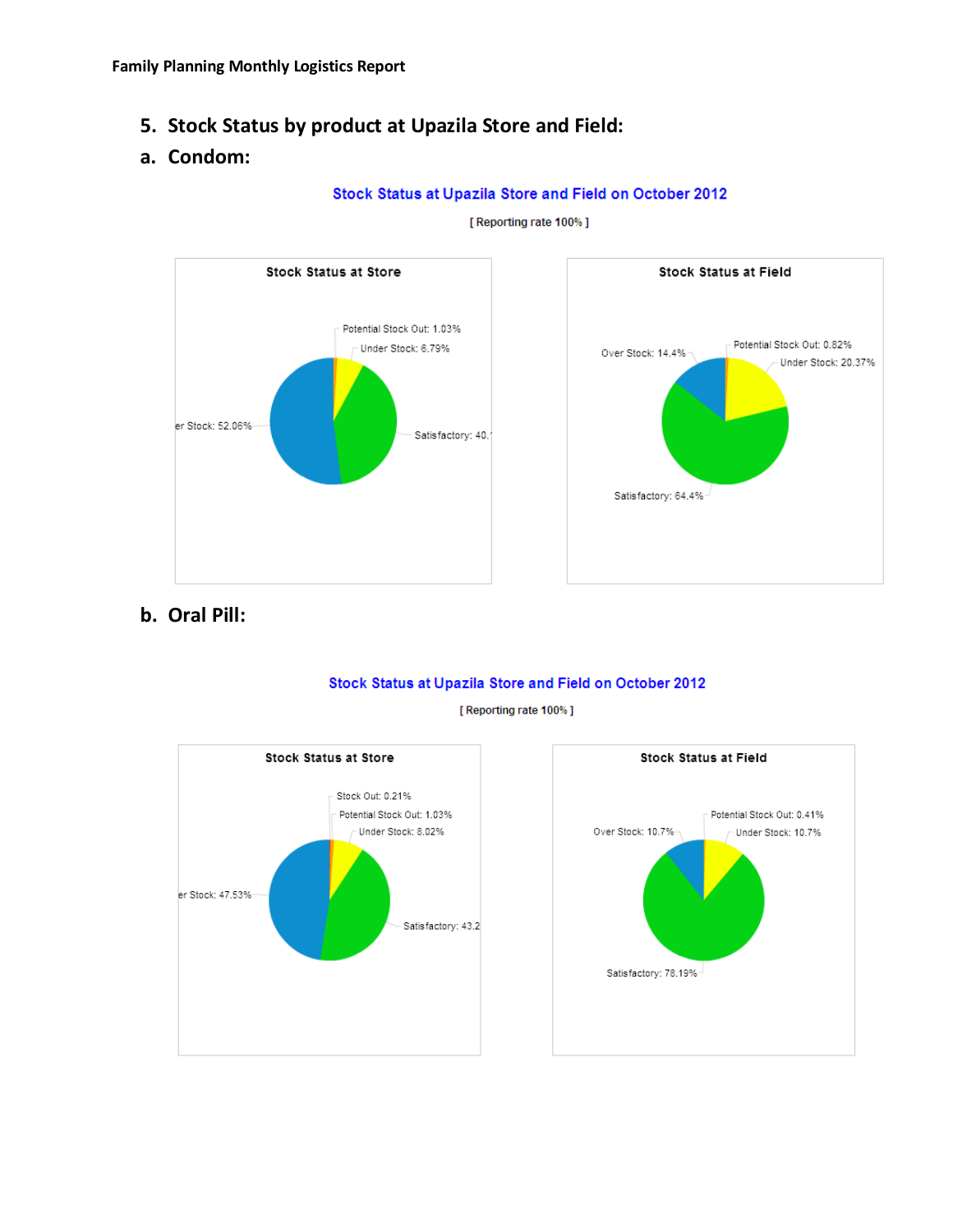### c. IUD:

![](_page_7_Figure_2.jpeg)

### Stock Status at Upazila Store and Field on October 2012 [ Reporting rate 100% ]

![](_page_7_Figure_5.jpeg)

d. Injectables:

#### Stock Status at Upazila Store and Field on October 2012

![](_page_7_Figure_9.jpeg)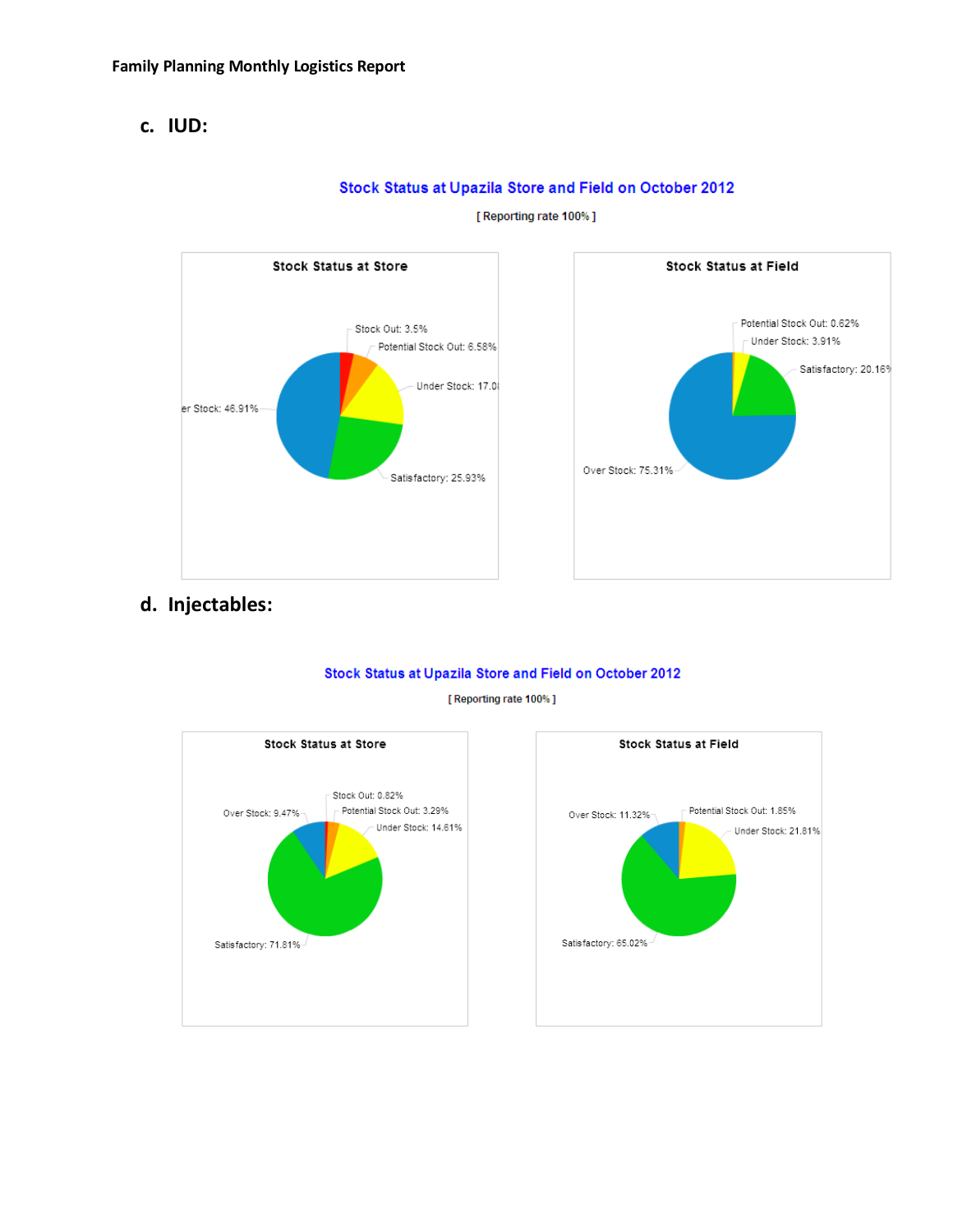# **e. Implant:**

![](_page_8_Figure_2.jpeg)

**f. DDS Kits:**

![](_page_8_Figure_4.jpeg)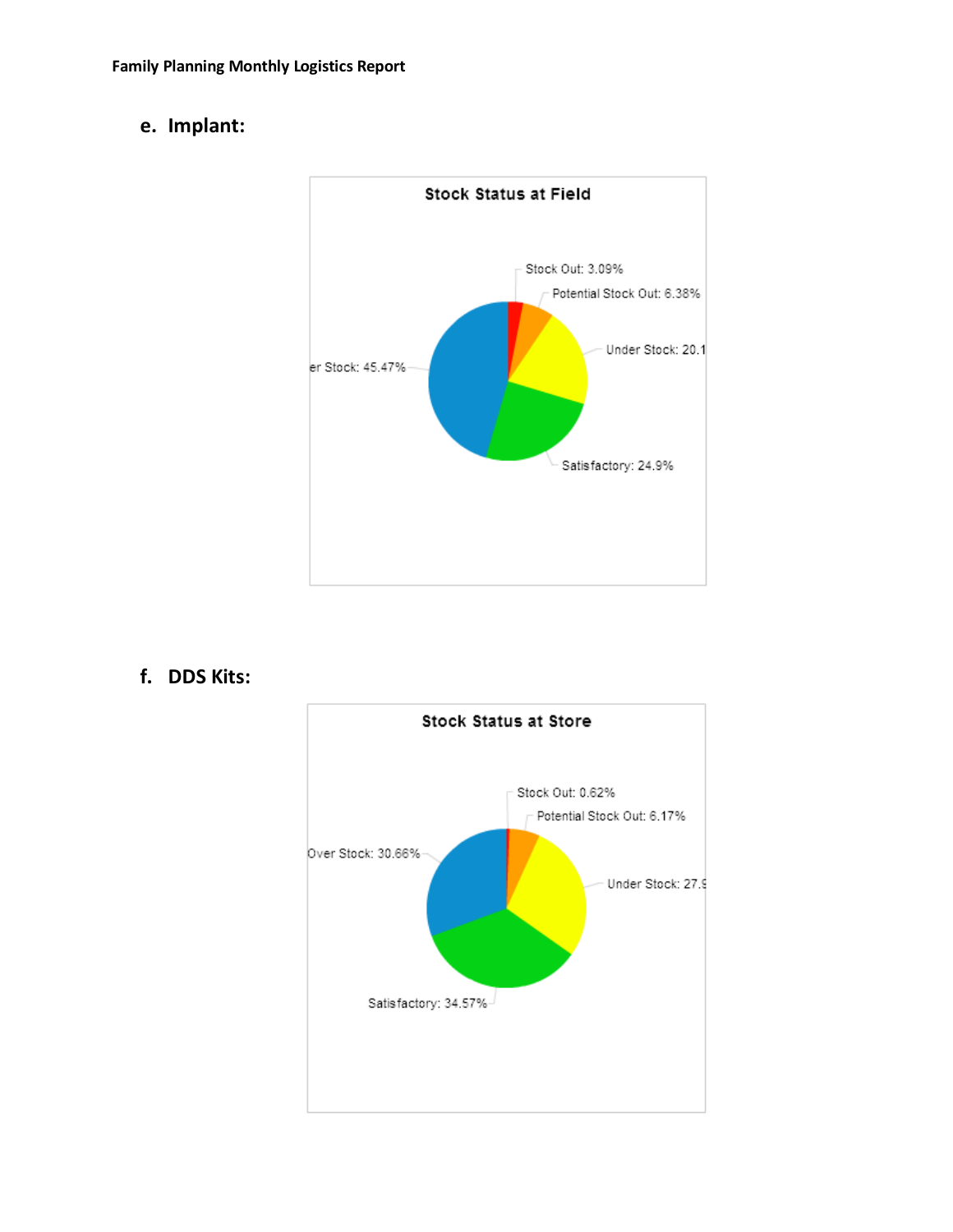# 6. Stock Status by product at Regional Warehouses

| <b>SL</b>      | WH<br>Name               | Condom<br><b>CBL</b> | Condom<br>AMD | Condom<br><b>MOS</b> | Shukhi<br><b>CBL</b> | Shukhi<br>AMD | Shukhi<br><b>MOS</b> | <b>IUD</b><br>CBL | <b>IUD</b><br>AMD | <b>IUD</b><br><b>MOS</b> | Injectables<br>CBL | AMD       | Injectables Injectables<br><b>MOS</b> | Implant<br><b>CBL</b> | Implant<br><b>AMD</b> | Implant<br><b>MOS</b> | <b>DDSKits</b><br>CBL | <b>DDSKits</b><br>AMD | <b>DDSKits</b><br><b>MOS</b> |
|----------------|--------------------------|----------------------|---------------|----------------------|----------------------|---------------|----------------------|-------------------|-------------------|--------------------------|--------------------|-----------|---------------------------------------|-----------------------|-----------------------|-----------------------|-----------------------|-----------------------|------------------------------|
| $\mathbf{1}$   | Bandarbon<br><b>RWH</b>  | 545,400              | 31,361        | 17.39                | 350,940              | 20,344        | 17.25                | 430               | 92                | 4.67                     | 13,900             | 3,474     | 4.00                                  | 132                   | 134                   | 0.99                  | 135                   | 31                    | 4.35                         |
| 2              | <b>Bhola RWH</b>         | 1.294.800            | 138.070       | 9.38                 | 560.160              | 106.283       | 5.27                 | 1.750             | 399               | 4.39                     | 85.000             | 42,447    | 2.00                                  | 3.314                 | 539                   | 6.15                  | 533                   | 115                   | 4.63                         |
| 3              | Bogra RWH                | 21,446,200           | 531.827       | 40.33                | 2.232.000            | 522,601       | 4.27                 | 4.590             | 771               | 5.95                     | 47.500             | 47,944    | 0.99                                  | 5.796                 | 1.331                 | 4.35                  | 10.655                | 337                   | 31.62                        |
| 4              | Chittagong<br><b>RWH</b> | 37.936.920           | 596.555       | 63.59                | 58.153.702           | 401.765       | 144.75               | 2,500             | 1.457             | 1.72                     | 311,000            | 67,317    | 4.62                                  | 3.428                 | 970                   | 3.53                  | 10.552                | 411                   | 25.67                        |
| 5              | Comilla RWH              | 1.476.000            | 1.088.492     | 1.36                 | 552.860              | 498.780       | 1.11                 | 2,900             | 1.692             | 1.71                     | 178,900            | 94,131    | 1.90                                  | 1,254                 | 920                   | 1.36                  | 51                    | 422                   | 0.12                         |
| 6              | Dhaka CWH                | 22,066,600           | 1,735,036     | 12.72                | 979,200              | 978,857       | 1.00                 | 34,600            | 3,324             | 10.41                    | 12,288,900         | 127,860   | 96.11                                 | 777,576               | 1,768                 | 439.81                | 19,823                | 460                   | 43.09                        |
| $\overline{7}$ | Dinajpur<br><b>RWH</b>   | 1,914,000            | 203,968       | 9.38                 | 1,981,440            | 405,905       | 4.88                 | 3,250             | 685               | 4.74                     | 106,000            | 46,567    | 2.28                                  | 3,328                 | 1.279                 | 2.60                  | 240                   | 282                   | 0.85                         |
| 8              | Faridpur<br><b>RWH</b>   | 1,796,400            | 726.213       | 2.47                 | 969.120              | 556,248       | 1.74                 | 1.300             | 1,590             | 0.82                     | 122,000            | 61.324    | 1.99                                  | 1,808                 | 1.266                 | 1.43                  | 440                   | 515                   | 0.85                         |
| 9              | Jamalpur<br><b>RWH</b>   | 6.108.000            | 376,911       | 16.21                | 1,457,280            | 334,411       | 4.36                 | 995               | 664               | 1.50                     | 82.700             | 38,966    | 2.12                                  | 1.912                 | 676                   | 2.83                  | 574                   | 153                   | 3.75                         |
| 10             | Jessore<br><b>RWH</b>    | 2,250,600            | 497,226       | 4.53                 | 485,280              | 428,409       | 1.13                 | 2,650             | 1,027             | 2.58                     | 131,100            | 61,053    | 2.15                                  | 384                   | 848                   | 0.45                  | 288                   | 330                   | 0.87                         |
| 11             | Khulna RWH               | 39.149.200           | 806.088       | 48.57                | 1.517.760            | 572.743       | 2.65                 | 1.650             | 1.169             | 1.41                     | 113,700            | 55,380    | 2.05                                  | 1,800                 | 1.057                 | 1.70                  | 6.997                 | 381                   | 18.36                        |
| 12             | Kushtia<br><b>RWH</b>    | 1,179,000            | 317,922       | 3.71                 | 974,880              | 237,372       | 4.11                 | 0                 | 373               | 0.00                     | 77,000             | 41,660    | 1.85                                  | 1,152                 | 699                   | 1.65                  | 388                   | 161                   | 2.41                         |
| 13             | Mymensingh<br><b>RWH</b> | 1,734,000            | 928.727       | 1.87                 | 1,480,320            | 995,581       | 1.49                 | 5.450             | 1.836             | 2.97                     | 136,000            | 62,808    | 2.17                                  | 1,012                 | 1.530                 | 0.66                  | 332                   | 417                   | 0.80                         |
| 14             | Noakhali<br><b>RWH</b>   | 2,718,000            | 353.515       | 7.69                 | 1,177,920            | 215,584       | 5.46                 | 550               | 883               | 0.62                     | 96.700             | 49.215    | 1.96                                  | 2,450                 | 557                   | 4.40                  | 224                   | 228                   | 0.98                         |
| 15             | Pabna RWH                | 3.492,000            | 471.362       | 7.41                 | 2.037.600            | 432.955       | 4.71                 | 1,900             | 1.072             | 1.77                     | 119,000            | 55,503    | 2.14                                  | 2,600                 | 497                   | 5.23                  | 355                   | 220                   | 1.61                         |
| 16             | Patuakhali<br><b>RWH</b> | 2,736,600            | 115.235       | 23.75                | 610,560              | 168,640       | 3.62                 | 1.150             | 636               | 1.81                     | 70,800             | 32,827    | 2.16                                  | 2,350                 | 619                   | 3.80                  | 109                   | 174                   | 0.63                         |
| 17             | Rajshahi<br><b>RWH</b>   | 2.844.000            | 605,503       | 4.70                 | 2.256.480            | 403.278       | 5.60                 | 2.373             | 565               | 4.20                     | 120,500            | 50,438    | 2.39                                  | 1,971                 | 822                   | 2.40                  | 451                   | 211                   | 2.14                         |
| 18             | Rangamati<br><b>RWH</b>  | 3,334,800            | 54,851        | 60.80                | 986.400              | 36,720        | 26.86                | 175               | 78                | 2.24                     | 7,300              | 3,577     | 2.04                                  | 174                   | 109                   | 1.60                  | 150                   | 57                    | 2.63                         |
| 19             | Rangpur<br><b>RWH</b>    | 4,200,000            | 561.340       | 7.48                 | 1.660.320            | 927,896       | 1.79                 | 4.300             | 1.671             | 2.57                     | 120,000            | 117,329   | 1.02                                  | 5.192                 | 2.249                 | 2.31                  | 245                   | 443                   | 0.55                         |
| 20             | Sylhet RWH               | 1,752,000            | 707.917       | 2.47                 | 1,213,920            | 424,840       | 2.86                 | 3.200             | 1,304             | 2.45                     | 47.200             | 43,625    | 1.08                                  | 889                   | 977                   | 0.91                  | 161                   | 349                   | 0.46                         |
| 21.            | Tangail RWH              | 1,380,000            | 419,432       | 3.29                 | 1,382,400            | 373,354       | 3.70                 | 1,500             | 468               | 3.21                     | 61,000             | 31,761    | 1.92                                  | 2,740                 | 388                   | 7.06                  | 278                   | 161                   | 1.73                         |
| Total          |                          | 161,354,520          | 11.267.551    |                      | 83.020.542           | 9.042.566     |                      | 77,213            | 21.756            |                          | 14.336.200         | 1.135.206 |                                       | 821.262               | 19.235                |                       | 52.981                | 5.858                 |                              |

# 7. Month-wise consumption of products for last 12-months

Condom:

### **Oral Pill:**

![](_page_9_Figure_6.jpeg)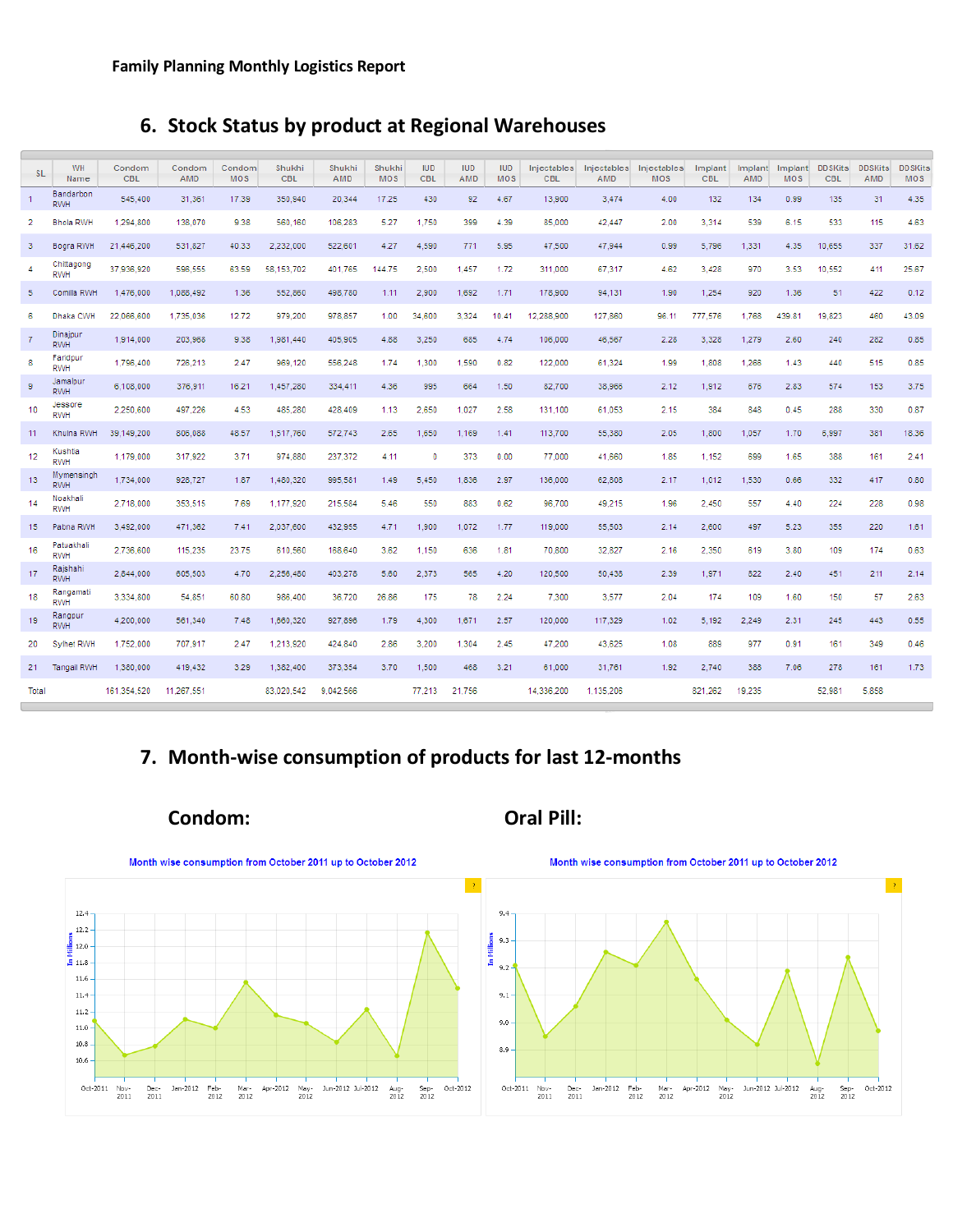# **IUD: Injectables:**

![](_page_10_Figure_3.jpeg)

# **Implant: DDS Kits:**

![](_page_10_Figure_6.jpeg)